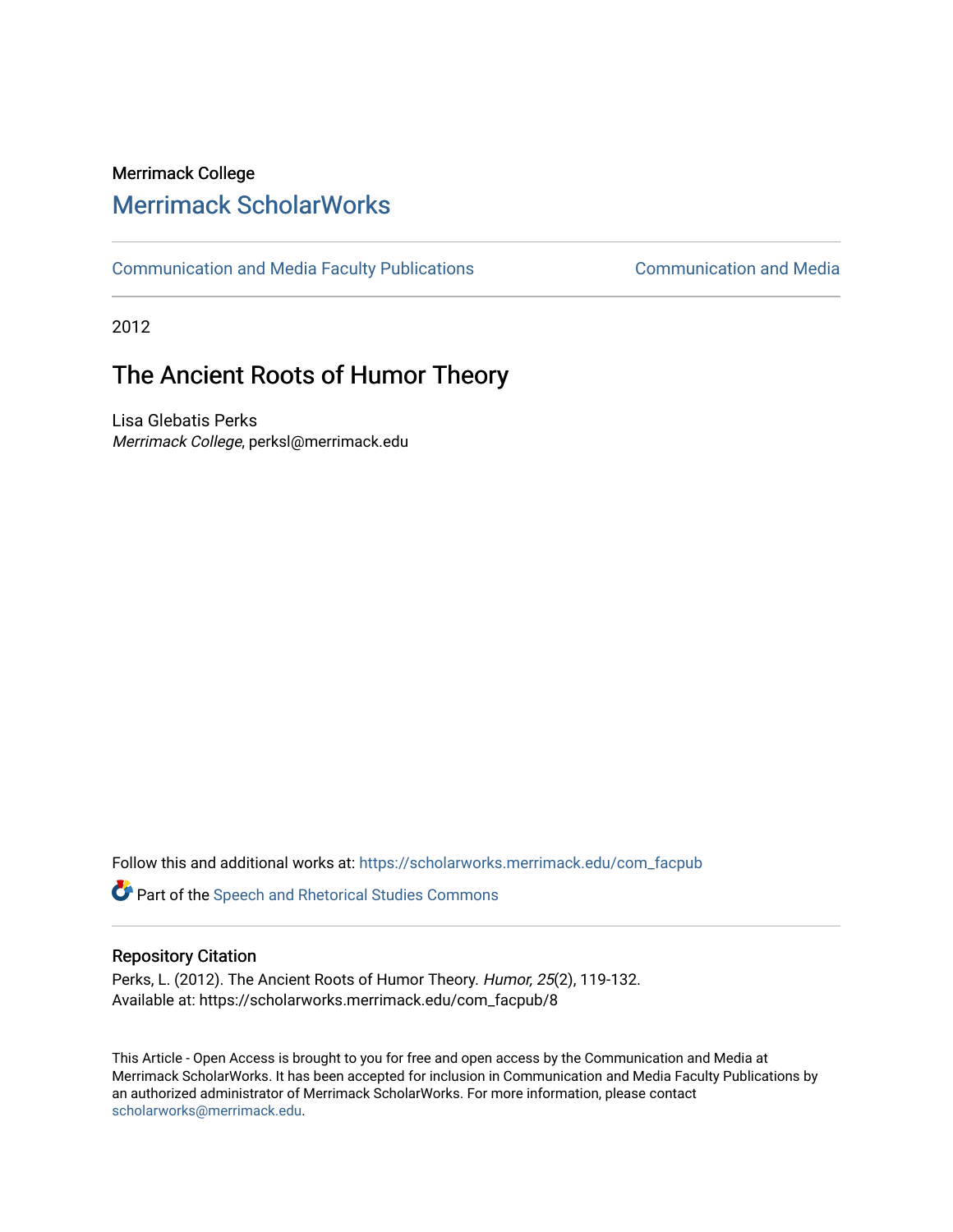# **The ancient roots of humor theory**

#### LISA GLEBATIS PERKS

#### *Abstract*

*Many modern humor scholars have oversimplified their summaries of Plato, Aristotle, Cicero and Quintilian's views on humor, focusing on the philosophers' cautionary warnings about the rhetorical efficacy and ethics of humor Although the philosophers did write much on the offensive nature of jests, which can be considered illustrative of superiority theory, I describe elements of the incongruity and relief theories of humor motivation in their work. There is evidence to suggest that all four philosophers found humor to be a fitting and effective response to certain exigencies. It is more accurate to summarize their views thus: Humor has the potential to be a powerful tool of persuasion, but like any potent weapon (discursive or non-discursive) it should be used with caution.*

*Keywords: Aristotle; Cicero; motivation theories; Plato; Quintilian.*

#### **1. Introduction**

Humor scholarship owes credit to Plato, Aristotle, Cicero, and Quintilian for laying the foundation for the three major motivational theories. Unfortunately, many scholars only connect the great philosophers to superiority theory. For example. Berger makes the overarching claim that "The classical approach to the comic [was] essentially sour and troubled by moral scruples" (1997: 19). Chapman and Foot similarly proclaim that "humor has often been characterized as base and degenerate", citing each of the four philosophers to inform their judgment: According to the authors, Plato interpreted.humor to be a "malevolent behaviour" and Aristotle, Cicero, and Quintilian agreed that it is "a form

*Humor* 25-2 (2012), 119-132 0933-1719/12/0025-0119 DOI 10.1515/humor-2012-0007 © Walter de Gruyter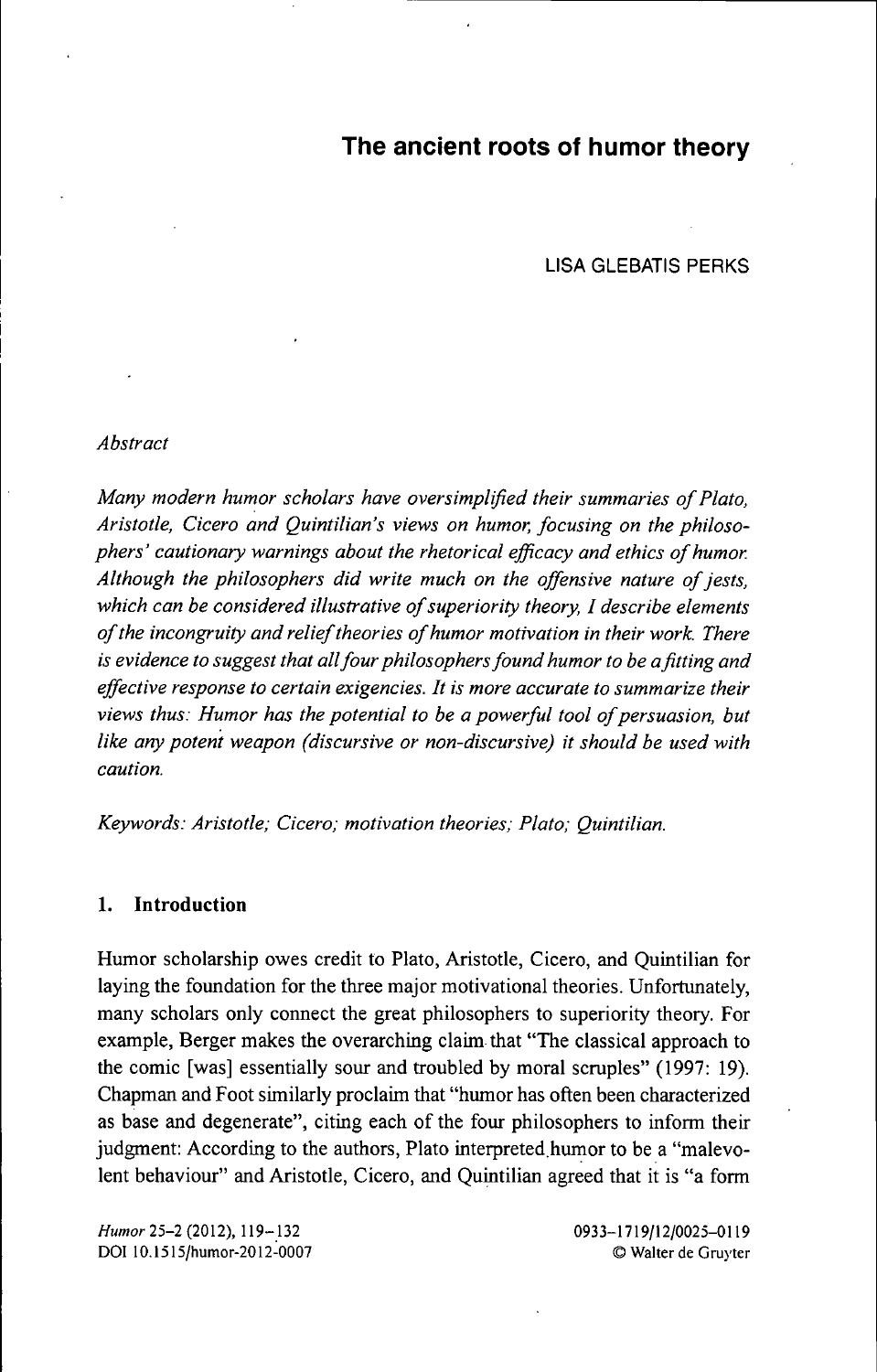of behaviour from which civilized man should shrink" (1995: 1). Although they do not offer the same interpretation of the Roman theorists, Gilbert (1997: 324), Lynch (2002: 426), and Morreall (1983: 5) privilege the view of Plato and Aristotle as superiority theorists. All such claims are reductive, however, and I explicate elements of the three major motivational theories of humor incongruity, relief, and superiority — in the philosophers' canonical works.<sup>1</sup>

My purpose here is one that other humor scholars have taken up to varying degrees. For example, in his 2003 article titled "Plato on the Psychology of Humor", Shelley claims that modem accounts of humor theory oversimplify and thus distort Plato's views on the subject. Through a detailed study of Plato's writings on humor and related areas such as emotion and art, Shelley erodes the monolithic portrayal of the philosopher's negative views on humor, replacing it with what he terms a "fractured picture" of Plato's theories (2003: 363).^ In the first chapter of *Linguistic theories of humor,* Attardo also undertakes a comprehensive survey of humor, carefully citing passages from Plato, Aristotle, Cicero and Quintilian's works that do not always neatly align with the superiority view (1994: 18-32). Despite these productive pieces of scholarly revisionism, misrepresentations of the philosophers persist. I speculate that the continued oversimplification of the philosophers' views is related to the common practice of writing about each thinker separately and thereby inadvertently obscuring their collective contributions to all of the three major motivational theories. In order to promote a more comprehensive understanding of the theories' origins, I give each theory its own space in this essay, interweaving the ideas of each philosopher to re-fashion the ancient roots of incongruity, relief, and superiority.

Before making my case for the more complex view of the four ancient philosophers' theories on humor, I first clarify definitions of the three motivational theories. Incongruity theory, which is cognitive in nature, posits that amusement is derived from the unexpected. One may perceive an interaction or experience to be humorous because it contradicts past experiences, cognitive frameworks, or expectations. Relief theory argues that amusement is derived from the release of built-up emotion: as Raskin explains, "the basic principle of all such theories is that laughter provides relief for mental, nervous and/or psychic energy and thus ensures homeostasis after a struggle, tension, strain, etc." (1985: 38). The major tenet of superiority theory is that "mockery, ridicule, and laughter at the foolish actions of others are central to the humor experience" (Keith-Spiegel 1972: 6). Amusement, seen through the lens of superiority theory, emerges from elevated feelings of self-worth after verbal denigration of a target.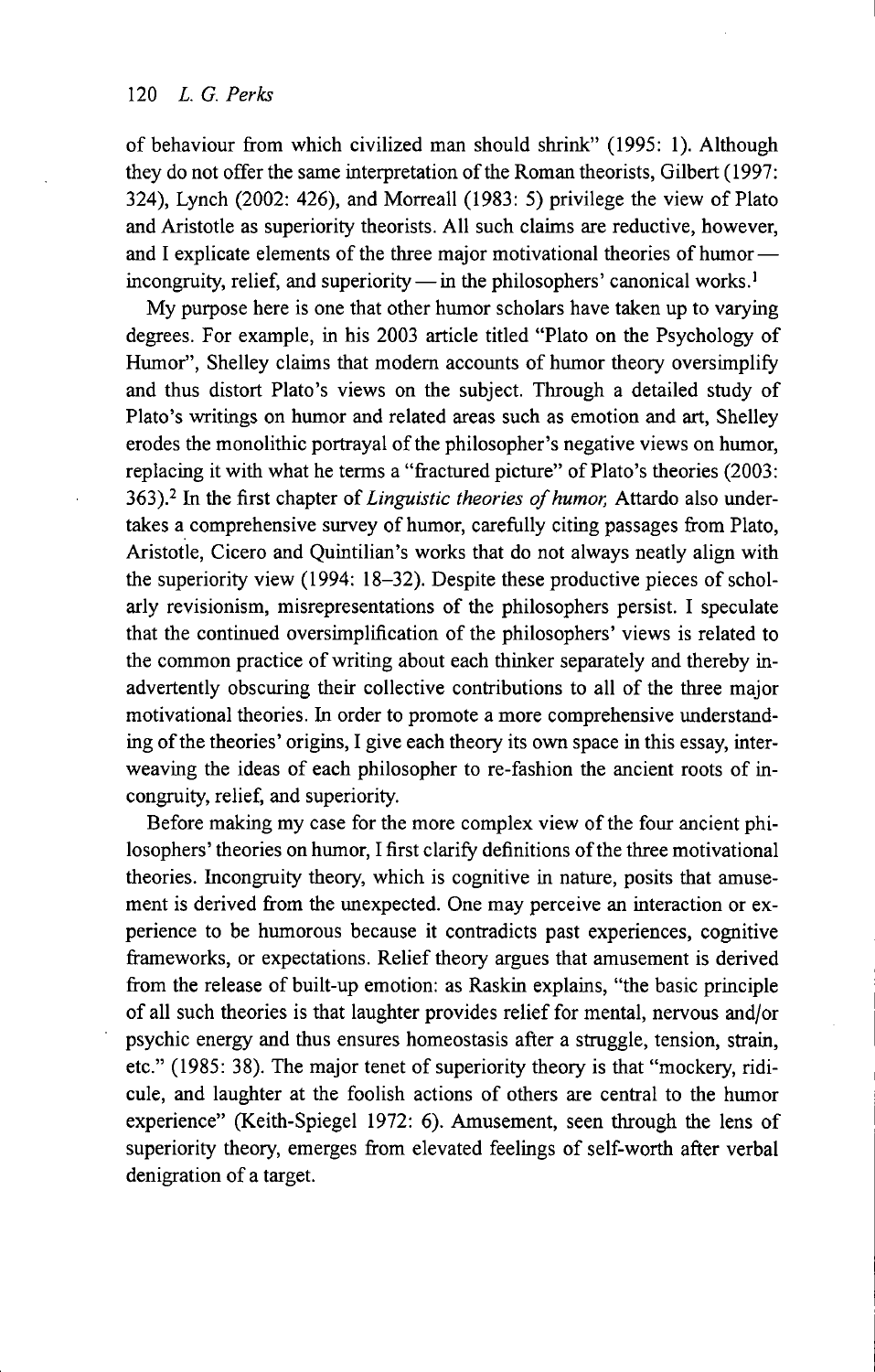Though I have described them separately, the motivational theories of humor are not discrete, and several scholars argue that they should be viewed as complementary. For example, Raskin states that

the three approaches actually characterize the complex phenomenon of humor from very different angles and do not at all contradict each other—rather they seem to supplement each other quite nicely. In our terms, the incongruity-based theories make a statement about the stimulus; the superiority theories characterize the relations or attitudes between the speaker and the hearer; and the release/relief theories comment on the feelings and psychology of the hearer only. (1985: 4, emphasis removed)

Taking a different position, Morreall states that all three theories are premised on change for the "laugher": incongruity theory refers to a cognitive change, relief theory accounts for an affective change, and superiority theory incorporates both cognitive and affective changes (1983: 38-39). In sum, Raskin asserts that each theory refers to a different part of the communication model (focusing on stimulus and receiver), whereas Morreall focuses on transformations the receiver undergoes through the process of amusement.

Qther humor scholars question the discreteness of the theories, not by expounding upon their complementary features as have Raskin and Morreall, but by noting overlap between them. For example, several humor scholars argue that incongruity theory is not enough to explain amusement and humor must therefore include elements of superiority or relief (see Billig 2005: 76; LaFave et al. 1976: 89). According to LaFave et al., successful humor must involve a "happiness increment" such as "a feeling of superiority or heightened selfesteem" in order to evoke mirth (1976: 86). Building on the aforementioned metatheoretical views, this essay's goal of muddying the superiority classification of the great philosophers should reveal the interrelated roots that collectively form the basis of humor motivation from ancient to contemporary times.

Because incongruity theory describes the most basic building block of humor, it is the most logical starting point for analysis. The essay will then proceed to relief, and finally on to superiority theory, providing support for each of the motivational theories in the works of the four ancient philosophers.

## **2. Incongruity Theory**

Plato's existing works provide a measure of implied support for incongruity theory. Shelley focuses on Plato's discussion of puns as evidence that the intellect and its recognition of incongruities are essential elements in amusement.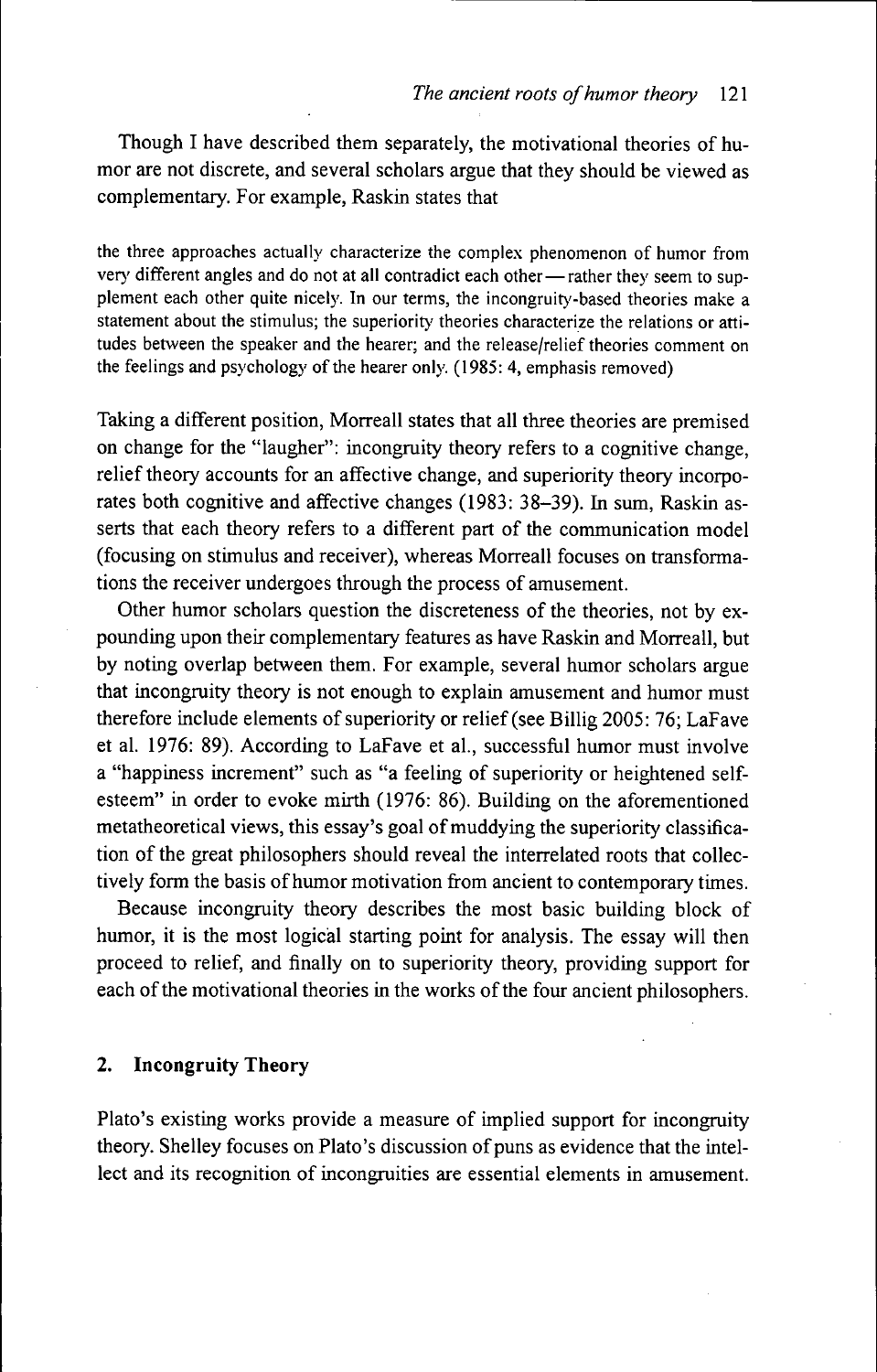I will add that Plato connects laughter to incongruity even in decidedly antiintellectual encounters, for people often laugh at what is novel, or inconsistent with their existing schema. In the dialog between Socrates and Glaucon about gender equality in the *Republic,* Socrates opines that citizens will laugh at changes in society, and that such laughter should be dismissed: "[W]e mustn't fear the various jokes that wits will make about this kind of change in music and poetry, physical training" (V.452b). Although Plato provides more positive views of laughter elsewhere in his writings (in other words, he does not always view laughter as an anti-intellectual coping mechanism), this example is useful in illustrating the cormection Plato draws between amusement and incongruous combinations.

Attardo references an infrequently cited passage from the *Rhetoric* to also give credit to Aristotle for inspiring incongruity theory (1994: 20). Aristotle describes a form of comedy in which a "speaker says something unexpected, the soundness [or truth] of which is thereupon recognized". The philosopher also explains that the unexpected statements should "be true without being common-place" (3.412b), thereby illuminating another link between this ancient seed of incongruity theory and its contemporary version, which requires a grain of truth in order to be amusing (Raskin 1985: 180).

Unfortunately, we cannot grasp the full extent of the Greek influence on incongruity because the second book of Aristotle's *Poetics, a* book purportedly based on humor, has not survived. Several scholars, including Janko and Cooper, have attempted to resuscitate the lost book from surviving documents that reference the original manuscript. Janko's version alludes to incongruity as an essential piece of Aristotle's original comic theories, stating that humor is derived primarily from the illogical and the unexpected, which functions to transform and distort reality (1984: 95). According to Herrick, many Aristotelian scholars, including George Campbell, Lord Kames, and Thomas Twining, believed the philosopher's existing work positions incongruity as a key component of humor (1949: 14-15). Indeed, George Campbell opines that when Aristotle discusses the "Ridiculous" in the *Rhetoric,* he is not referring to vicious mockery, but instead primarily highlighting "an incongruous combination" (1819: 50).

Compared to Plato and Aristotle, the surviving works of the Roman theorists place the most emphasis on incongruity. In *De oratore,* Cicero describes various methods through which a speaker may utilize the unexpected in humor. He catalogues different methods of comedy including mimicry, ridiculousness, distortion of features, indecency in language, and deceived expectation *{De oratore* II.LXII-II.LXIII). The first four categories belong to the realm of buf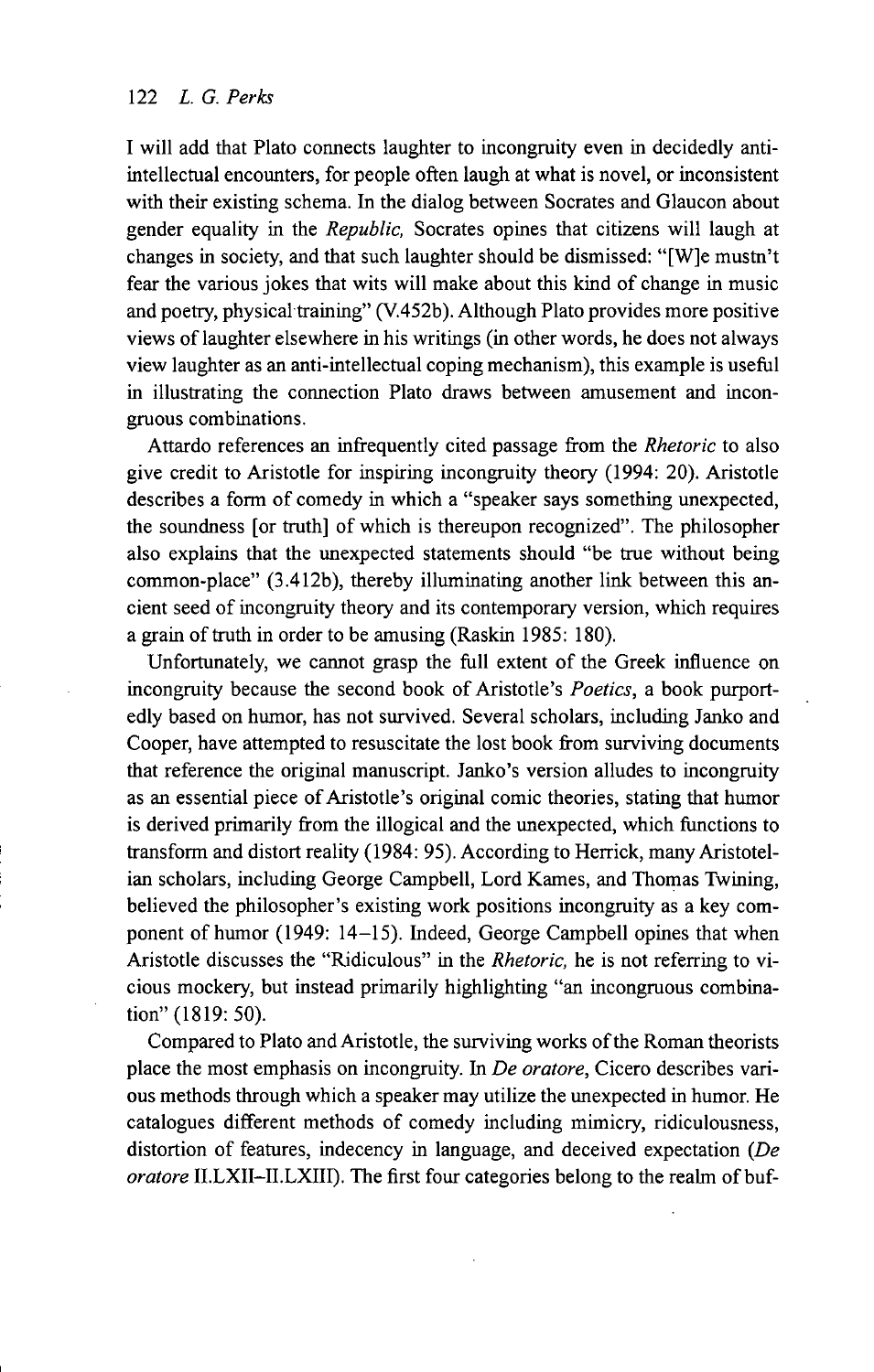foonery, an unintelligent form of humor that is unbecoming to an orator. $3$  The latter trope, deceived expectation, is akin to incongruity and viewed as the quintessential type of humor: Cicero states in *De oratore,* "of all jokes none create greater laughter than something said contrary to expectation; of which there are examples without number" (II.LXX). Laughter of the incongruous kind, Cicero explains, springs from feelings of surprise after having been primed to anticipate a different outcome in an interaction or event *(De oratore* n.LXIII-Il.LXIV).

Cicero and Quintilian both describe more distinct forms of incongruity that involve misrepresenting one's own views or the views of another person. Cicero defines "ironical dissimulation" as saying "something different from what you think;... when through the whole course of a speech you are seriously jocose, your thoughts being different from your words" *(De oratore* Il.LXVII). Quintilian builds on this idea, subdividing ironical dissimulation into two more precise concepts: the refined definition of ironical dissimulation refers to feigning "not to understand another's meaning", and ironical simulation refers to the more active strategy of pretending "to feel a certain persuasion" *(Institutes* VI.III.85). In more general terms, Quintilian defines irony as a type of allegory in "which what is expressed is quite contrary to what is meant" *(Institutes* VIII.VI.54), opining that when it is employed "very gravely", irony should be considered "a species of joking" *(Institutes* VI.II1.68). In other words, if a speaker executes a serious delivery of an ironic statement, the jest will be much richer.

Thus far, I have described incongruities or ironies that can exist in the relationships between a speaker's successive statements, or between a speaker's attitudes and statements. There are still two incongruous humorous dyads to consider — those premised on the disjimctive relationship between the tenor of a speaker's statements and character, and those formed from a clash between a speaker's statements and the relative gravity of a situation. According to Cicero, an orator who is able to wittily deceive expectation should be adjudged intelligent and skillful. However, a speaker who has crafted a sober publicpersona and chooses to engage in jest will evoke even stronger feelings of amusement from the audience than will someone who jests more often. Cicero explains through the mouthpiece of Antonius:

[H]e who would be a facetious speaker, must be endowed with a natural genius for such kinds of wit, as well as with personal qualifications, so that his very look may adapt itself to every species of the ridiculous; and the graver and more serious such a person is, as is the case with you, Crassus, so much more humorous do the sayings which fall from him generally appear. *(De oratore* II.LXXI)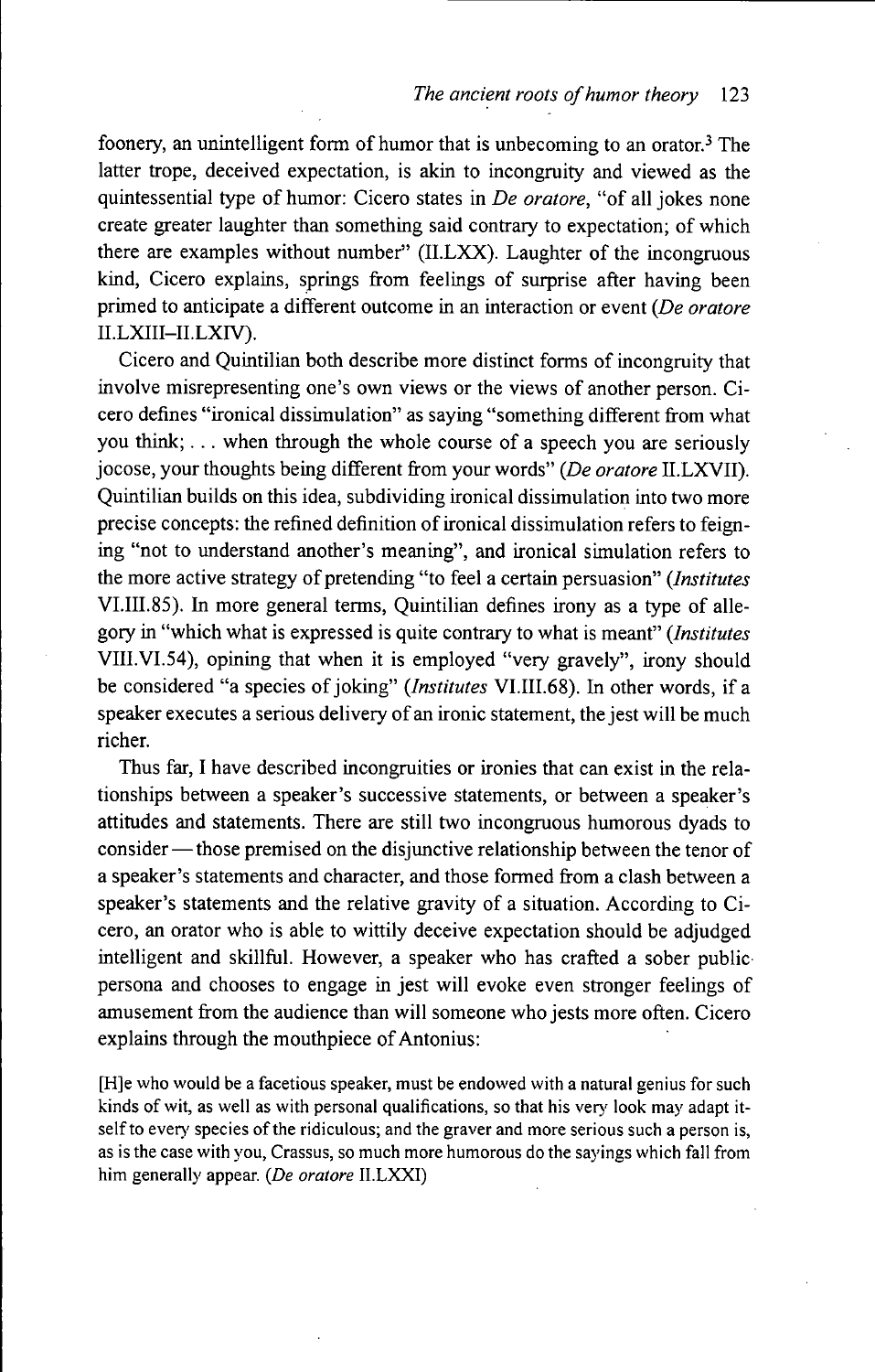In this situation, it is through an incongruity between the tenor of a speaker's statements and the speaker's character that an audience can be startled into amusement.

The final incongruous coupling can best be described as contextual irony, meaning that the seriousness (or lack of seriousness) of one's discourse is not consonant with the gravity of a situation. In his analysis of Cicero's "Defense of Caelius", Volpe observes that Cicero effectively employed this type of irony in his forensic feat: "While Cicero emphasized the serious business of the jury to protect the state from dangerous citizens, he proceeded to entertain the jurors with every trick of oratory so that the trial became a better show than the games at the arena" (1977: 314). Quintilian, too, observed that one's thoughts can be "sent in another direction, by a remark being tumed off from something of greater to something of less consequence; as when the person who was asked what he thought of a man caught in adultery, replied that *he was slow" {Institutes* VI.III.87, emphasis in original). The previous joke contains an incongruity that perhaps offered an emotional release from a stressful topic of conversation (adultery), suggesting the overlap between two of the humor motivation theories. It is to the affiliate theory of relief that I will next tum.

## **3. Relief Theory**

Plato and Aristotle lay the philosophical groundwork for the interplay of positive and negative emotion that comprises the inner-workings of relief theory.<sup>4</sup> Furthermore, Quintilian explains that speakers can use jests as an effective rhetorical strategy for improving an audience's disposition. These ancient theories prime the way for studying the affective components of humor, which contemporary humor scholars believe to be an important, if not essential, variable in humor appreciation (see Wicker et al. 1980).

In the *Philebus* Plato develops an intricate philosophy of the relationship between pleasure and pain. Although pleasure may not be directly equated with amusement, Plato considers "folly" to be related to pleasure; one may therefore conclude tautologically that amusement and pleasure also have a close connection *{Philebus* 63e). Perhaps most relevant to humor theory in this dialog is Plato's concept of the "mixed pleasures of the soul". He explains that humans will never be able to properly examine pleasure apart from pain, arguing that pleasure is released through the process of ridding oneself of pain: "[W]hen the natural state of a living organism .. . is destroyed, that destmction is pain; conversely, when such organisms retum to their own tme nature, this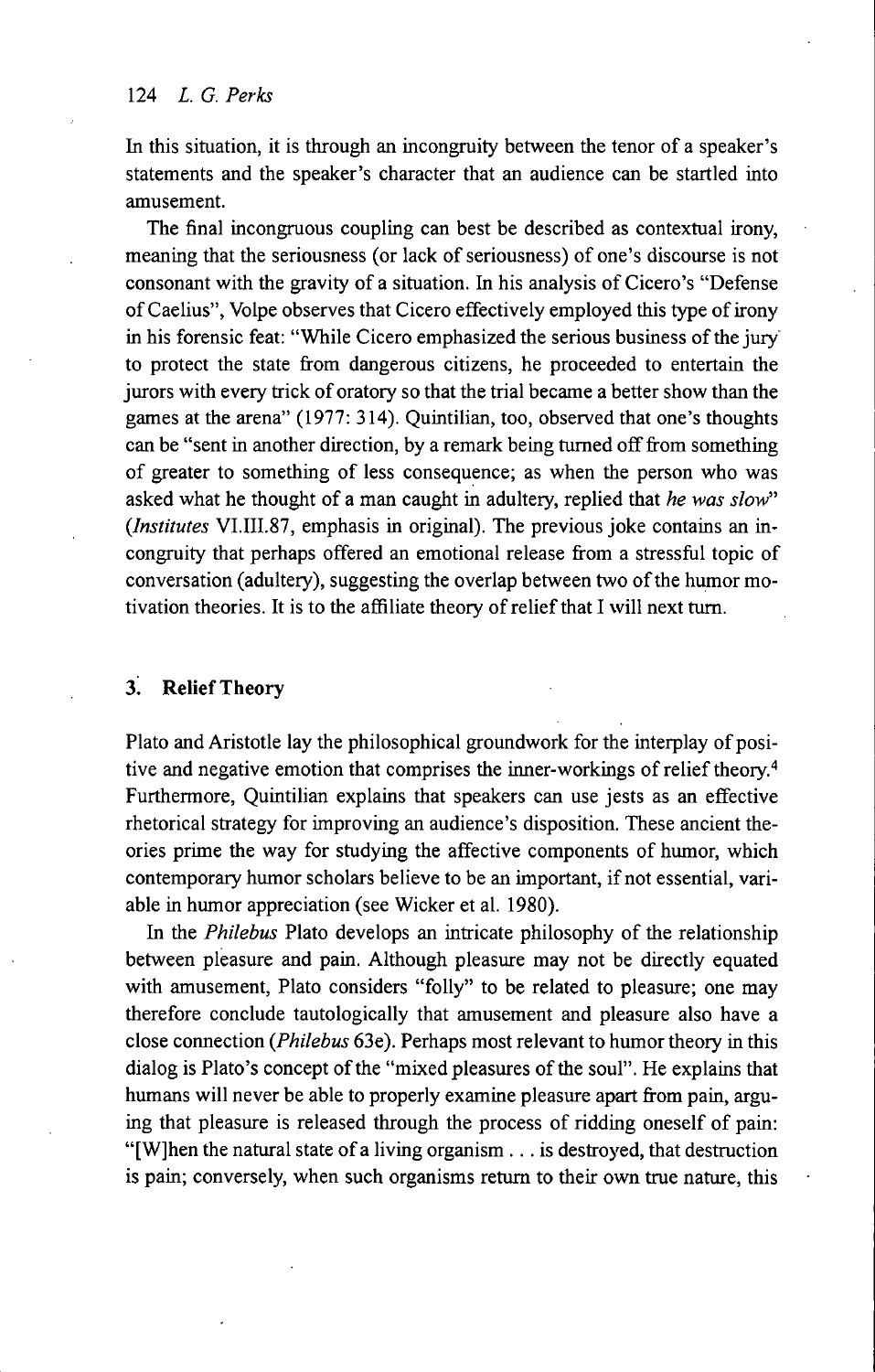reversion is invariably pleasure" (32b). Keith-Spiegel labels Plato's theory "ambivalence", meaning that the amused person "experiences incompatible emotions or feelings" (1972: 10); however, this characterization is incomplete. Ambivalence does not account for what Plato calls the living organism's return to its "own true nature" — what Raskin refers to as homeostasis following tension or strain (1985: 38). In other words, Plato describes not only the alternation of emotions that is part of the process in amusement (ambivalence), but also anticipates relief theory by describing the resolution of dialectical affective tension, which yields pleasure.

Cooper's reconstruction of Aristotle's theories on comedy also emphasizes the psycho-physiological effects of humor, arguing that humor can yield catharsis (1922: 61, 69). Cooper draws from Aristotle's statement that one undergoes a process of emotional exchange when viewing a tragic drama, concluding that Aristotle likely discussed the emotional component of comedy in book two of the *Poetics.* Some of the surviving passages of Aristotle's writings gesture toward this connection between comedy and a calm affective state. Aristotle states, "As to the frame of mind that makes people calm, it is plainly the opposite to that which makes them angry, as when they are amusing themselves or laughing or feasting" *(Rhetoric* 2.380b). Cooper explains the difference between emotional responses to tragedy and comedy as a contrast of homeopathy versus allopathy: Tragedy helps rid one of negative emotions through secondary exposure to their representation in drama, thereby building up one's "immunity" to tragedy, and comedy helps relieve negative emotions by substituting them with positive feelings (1922: 69).

Quintilian was more macroscopic in his discussions of the relationship between humor and emotion, writing that orators can successfully use jokes to advance an argument and cultivate an agreeable disposition in an audience. He opines that laughter "dispels melancholy affections", and can revive one's mind "after disgust and fatigue" *(Institutes* VI.III. 1). Far from being a passive rhetorical device. Laughter can be a passionate persuasive force that drives out negative feelings

[Laughter] bursts forth in people even against their will, and extorts a confession of its influence not only from the face and the voice, but shakes the whole frame with its vehemence. It often changes, too, as I said, the tendency of the greatest affairs as it very frequently dissipates both hatred and anger. *(Institutes* VI.III.9)

This emotional reaction, Quintilian claims, can be used to relieve negative affect in the service of preparing people for rational discussion.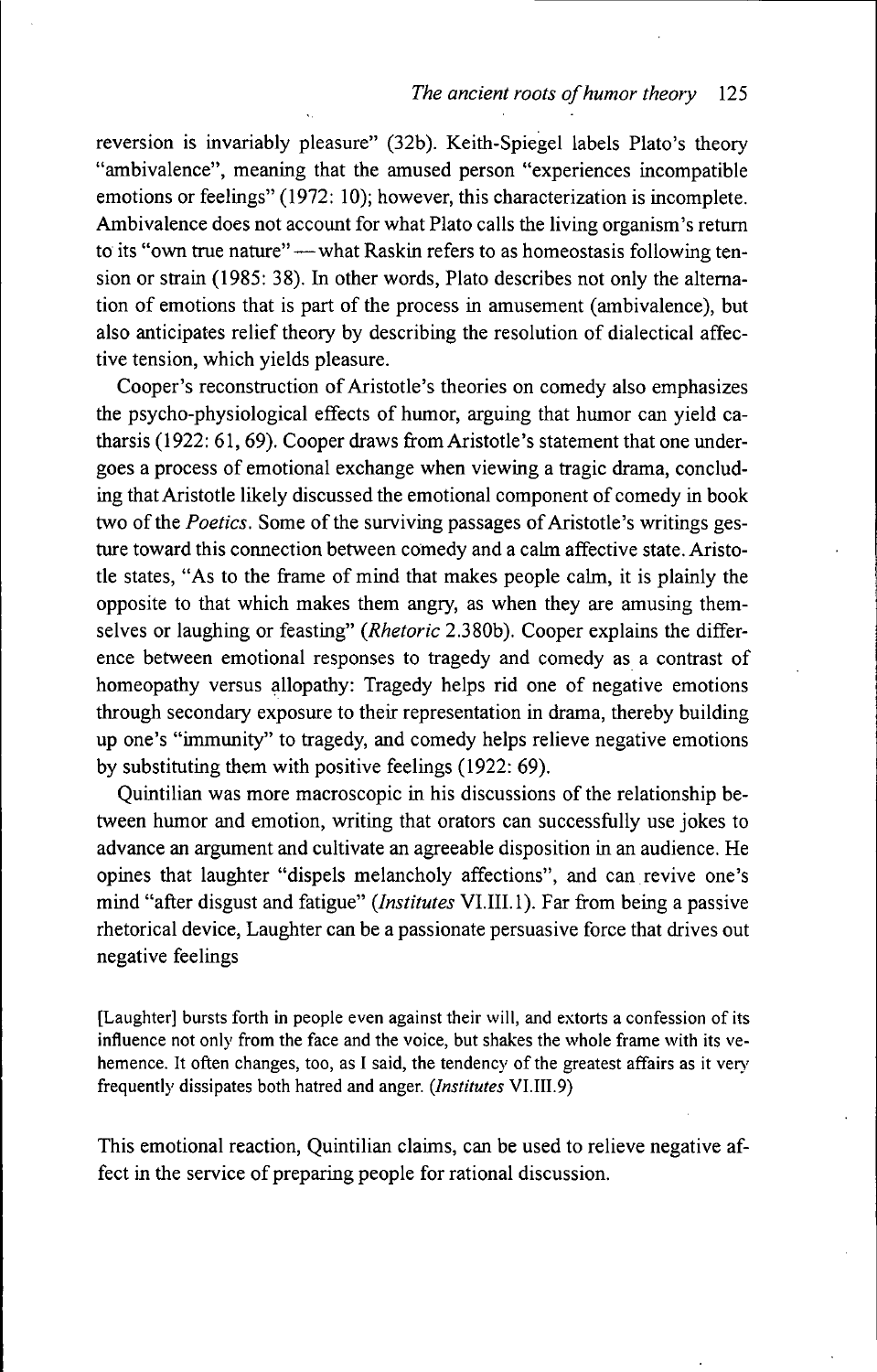### **4. Superiority Theory**

The previous examples describe emotional exchanges that can lead to the amusement and good feeling of all involved. Like relief theory, superiority also involves emotional fluctuations, and can yield amusement; however, a key difference between the two theories is that relief theory does not account for unequal distribution of benefits, and in superiority theory, one party is amused at the expense of another. Aristotle explains this interpersonal exchange of emotions from the victim's perspective, exemplifying superiority theory: "The persons with whom we get angry are those who laugh, mock, or jeer at us, for such conduct is insolent" *{Rhetoric* 2.379b).

Out of all three humor motivation theories, the ancient philosophers provided the most support for superiority theory, explaining why humorous scorn is psychologically appealing and articulating an ethical hierarchy of jests. This emphasis in their works potentially explains the myopic version of their theories that has circulated and re-circulated through more contemporary humor texts. Because Plato, Aristotle, Cicero, and Quintilian did place so much emphasis on superiority, it would be unscrupulous to ignore that body of work in this recapitulation of their writings. In the next few pages, I will revisit some of their arguments about the dangers of producing humorous discourse, also contrasting those warnings with recommendations about the types of humor that may be acceptable in certain rhetorical situations.

Plato and Aristotle were the primary figures to address the psychological inner-workings of derisive amusement. Aristotle provides this explanation for the self-serving bias that permeates much human communication

But since everything like and akin to oneself is pleasant, and since every man is himself more like and akin to himself than any one else is, it follows that all of us must be more or less fond of ourselves. [... ] Again, since most of us are ambitious, it must be pleasant to disparage our neighbors as well as to have power over them. *(Republic* 1.371b)

Plato provides a similar explanation for the appealing nature of power and the ability to inflict pain when he describes his theory of mixed pleasures. Deprecatory humor is used as the representative example of mixed pleasures: "[W]hen we laugh at what is ridiculous in our friends, we are mixing pleasure this time with malice, mixing, that is, our pleasure with pain" *{Philebus* 49e-50a). Recognizing that humor can cruelly exploit human flaws, Plato judged laughter to be a vehicle of "ridicule and contempt" *{Republic* 5.473c).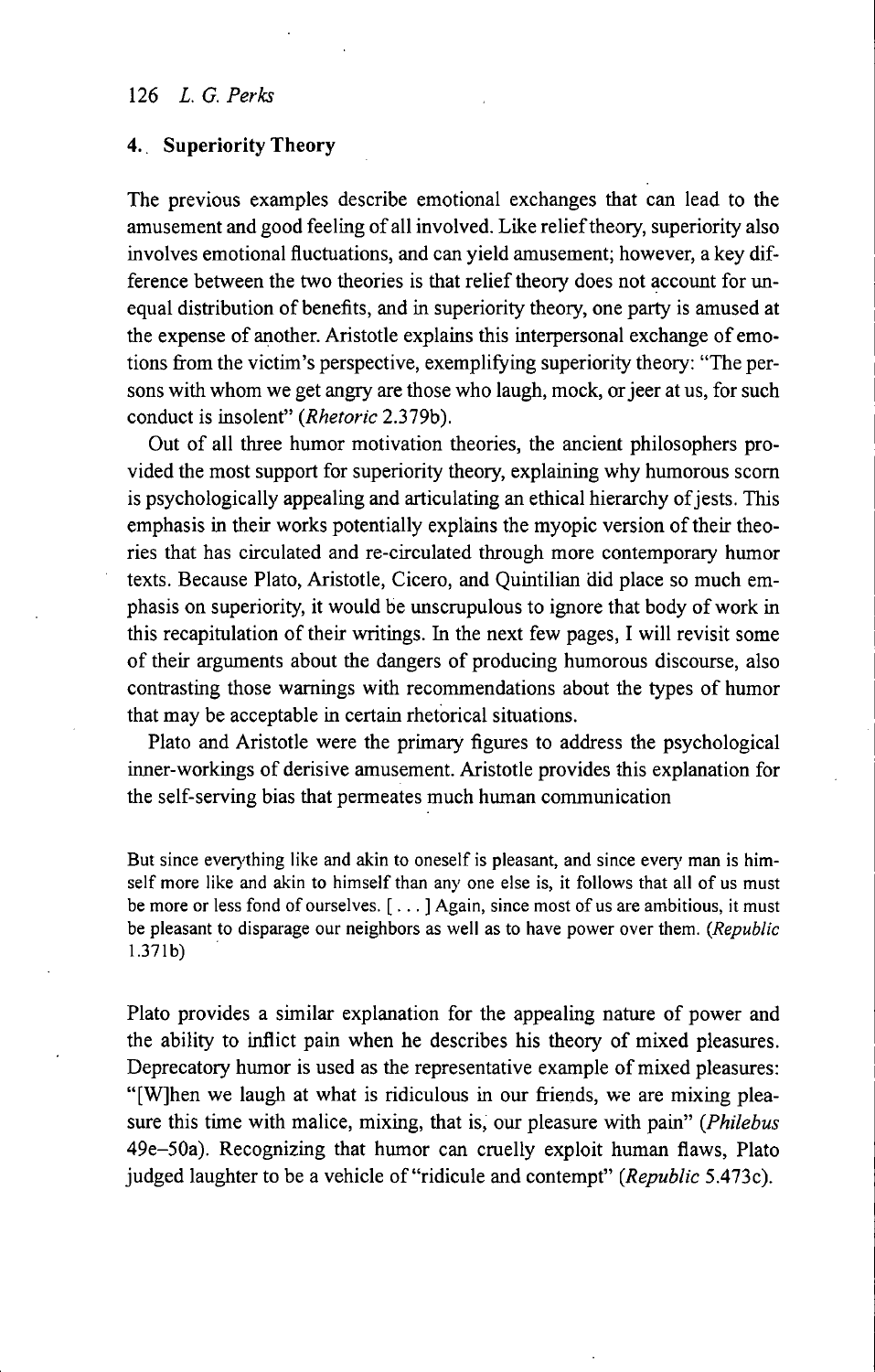Aristotle sought to understand the appeal of derision, and, by extension, derisive amusement; however, he does not universally condemn humor. Aristotle states that comedy is "an imitation of men worse than the average; worse, however, not as regards any and every sort of fault, but only as regards one particular kind, the Ridiculous, which is a species of the Ugly" *{Poetics* 449a). Although this may seem to indicate Aristotle emphasized a negative view of humor, he continues, "The Ridiculous may be defined as a mistake or deformity not productive of pain or harm to others; the mask, for instance, that excites laughter, is something ugly and distorted without causing pain" *{Poetics* 449a). Aristotle seemed to hold hope that evoking laughter through the Ridiculous did not necessarily cause pain or harm to individuals, likely because some humorous devices (such as masks) do not take individual people as their targets but are instead crafted from incongruous, imaginative combinations.

In contrast, Cicero argued that laughter is derisive when it is inspired by an abnormality and does cause pain:

The seat and as it were province of what is laughed at... lies in a certain offensiveness and deformity'; for those sayings are laughed at solely or chiefly which point out and designate something offensive in an inoffensive manner. *(De oratore* II.LVIII)

Quintilian similarly describes laughter as a biting punishment for deviance. He states: "what is said or done foolishly, angrily, fearfully, are equally the objects of laughter; and thus the origin of it is doubtful, as *laughter* is not far from *derision" {Institutes* VI.III.7 emphasis in original).

While laughter may be a powerful mechanism of social control, all of the ancient philosophers surveyed here were skeptical about the efficacy of employing humor as a rhetorical strategy, for by engaging in jest, rhetors may harm others and/or damage their own ethos. Collectively, they offer ethical guidelines for humor use premised on analysis of the rhetorical situation, including verbal and nonverbal elements of the humor. Quintilian outlines the components of the rhetorical situation, cautioning that before employing humor, a speaker should consider *"what his own character is; in what sort of cause he is to speak; before whom; against whom;* and *what he should say" (Institutes VI.III.28, emphasis in original). One of the most important ques*tions to consider, according to Quintilian, is the target of the jokes. He explains, "We try either to make *others* the subject of laughter, or *ourselves,* or something that *is foreign to both" {Institutes* VI.III.23, emphasis in original). He classifies jokes as "gay and cheerful", "bitter", "malicious", or "inoffensive" *{Institutes* VI.III.27), thus articulating a dichotomy of hurtful or harmless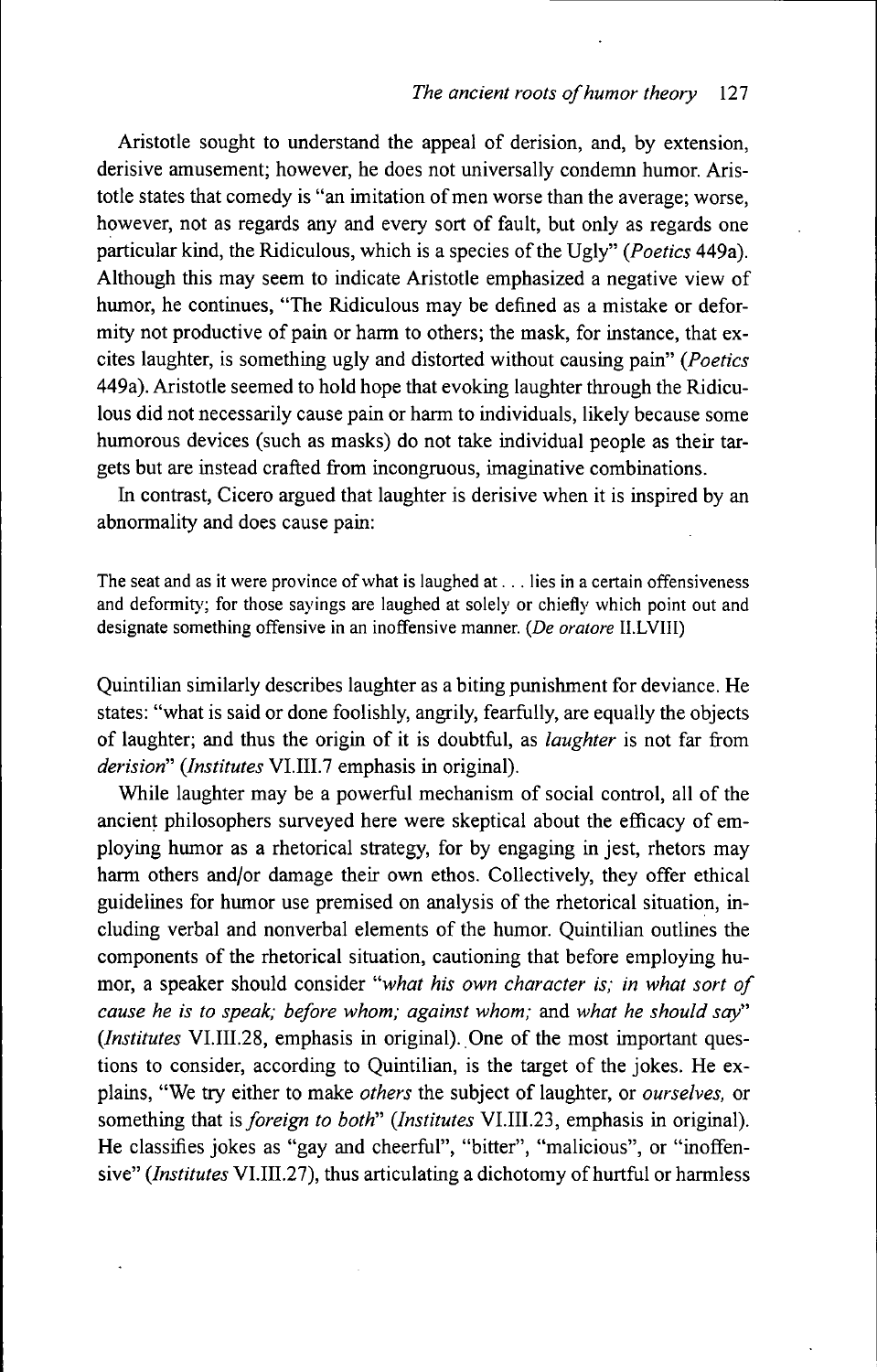that resonates with Freud's categories of tendentious and non-tendentious jokes (Freud 1960: 96-100). Presumably, jests are acceptable when they make the speaker or an external subject their target; it is a much riskier speaker/ audience interaction when other people (especially audience members) are the butt of the joke.

Although making others the target of the humor is a perilous rhetorical strategy, Cicero approved of deprecatory humor as a method of self-defense. Cicero explains why a humorous defense is prized: "all admire wit... because it overthrows the adversary, or hampers him, or makes light of him, or discourages, or refutes him" *(De oratore* II.LVIII). He continues that humor can be more effective than argument in "break[ing] the force of offensive remarks" *(De oratore* II.LVIII). Even though this type of humor is defensive, rather than offensive, it certainly has elements of superiority and maliciousness.

Within the category of non-tendentious jokes (those that are "innocent" and do not target others), Aristotle and Cicero attempt to draw the line between humor that enhances a speaker's ethos and humor that harms a speaker's ethos. Aristotle only establishes general guidelines stating that irony is acceptable, for "the ironical man jokes to amuse himself, the buffoon to amuse other people" *(Rhetoric* 3.419b; see also Attardo 1994: 20 and Billig 2005: 45). Cicero builds on Aristotle's writings, explaining that while distorting language is acceptable, distorting one's voice, look, or figure is suited to an actor, not an orator because "This kind of jesting .. . represents the morose, the superstitious, the suspicious, the vainglorious, the foolish;.. . and such kind of characters we are to expose, not to assume" *(De oratore* II.LXII). One can infer from this passage that an effective orator should craft an authentic persona, not perform an act or parody.

Even after carefiilly considering the rhetorical situation as Quintilian suggests, one cannot judge with certainty where the fine line between wit and buffoonery lies. Rhetoric is of course more art than science. Cicero explains the rub:

[W]e have to ask the same question here as is asked on other points, 'How far the ridicule may be carried?' In this respect it is not only directed that the orator should say nothing impertinently, but also that, even if he can say any thing very ridiculously, he should avoid both errors, lest his jokes become either buffoonery or mimicry. (De ora*tore* II.LIX)

Although Cicero had previously noted that "a jocose manner, too, and strokes of wit, give pleasure to an audience, and are often of great advantage to the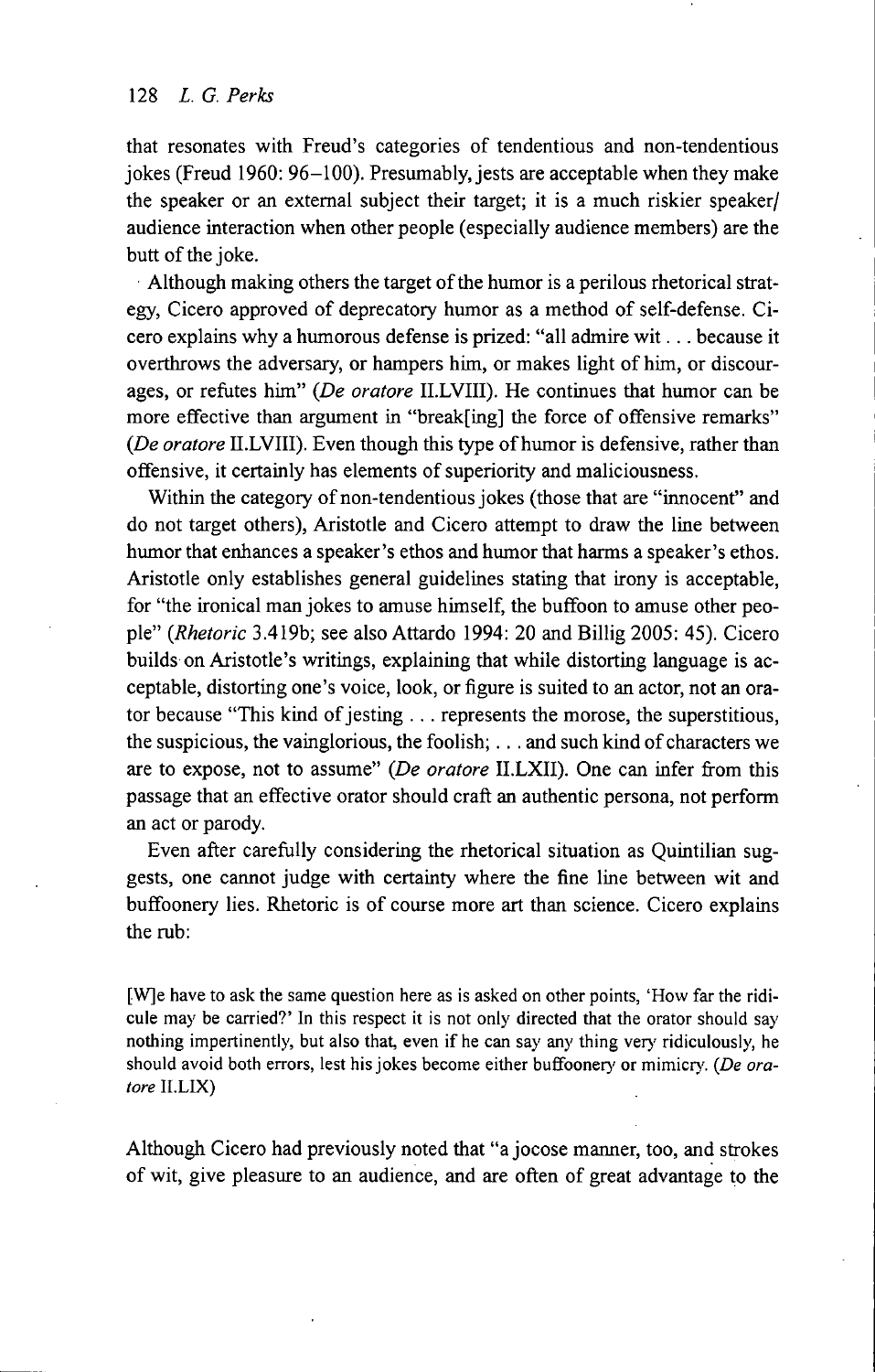speaker" *{De oratore* Il.LIV), he suggests here that the most pmdent rhetor will avoid the ridiculous, particularly if the ridiculous makes light of a serious issue or a subject that demands "extreme compassion" *{De oratore* II.LVIIIn.LIX).

In sum, Plato, Aristotle, and Quintilian collectively offer an explanation for the psychological appeal of deprecatory humor, observing that joke-tellers may exploit the tension between pleasure and pain in a self-serving manner. One may employ humor in a way that avoids the ethical pitfall of offending others, however. The most notable recommendation for the appropriate use of humor is to carefully consider the rhetorical situation, including the speaker, audience, context, and content of the humorous discourse. More specifically, verbal jesting and irony are seen as appropriate because those forms of humor are not used primarily to entertain the audience, but to demonsfrate the speaker's clevemess. Additionally, a speaker should also present oneself in a genuine manner, and not distort one's body or misrepresent one's character like an actor. Finally, it is ideal for a speaker to avoid making another person the target of humor, unless the speaker is acting in self-defense.

#### **5. Conclusion**

Many summaries of ancient Greek and Roman philosophies of humor categorize Plato, Aristotle, Cicero, and Quintilian as taking a negative view. To be sure, a large portion of the philosophers' writings on humor does address its potentially harmful consequences. But as stated in this essay's discussion of incongruity and relief, the ancient philosophers also found humor to be a fitting and effective response to certain exigencies. There is a tension in the philosophers' writing, a complicatedness that often gets ignored in concise summaries of each man's views on humor. It is more accurate to summarize their collective writings thus: humor has the potential to be a powerful tool of persuasion, but like any potent weapon (discursive or otherwise) it should be used with caution.

Summarizing the ancient philosophers' theories through the frames of the three motivation theories of humor helps add clarity to the tension of rhetorical efficacy versus ethical peril when an orator employs humor. Incongruities in humor abound in the writings of the Greek theorists, but more so in those of the Romans. Several humor scholars have speculated that Aristotle's missing second book of the *Poetics* emphasized incongruity. His praise for irony as a "gentlemanly species of jest", and his sympathetic view of the Ugly and Ridiculous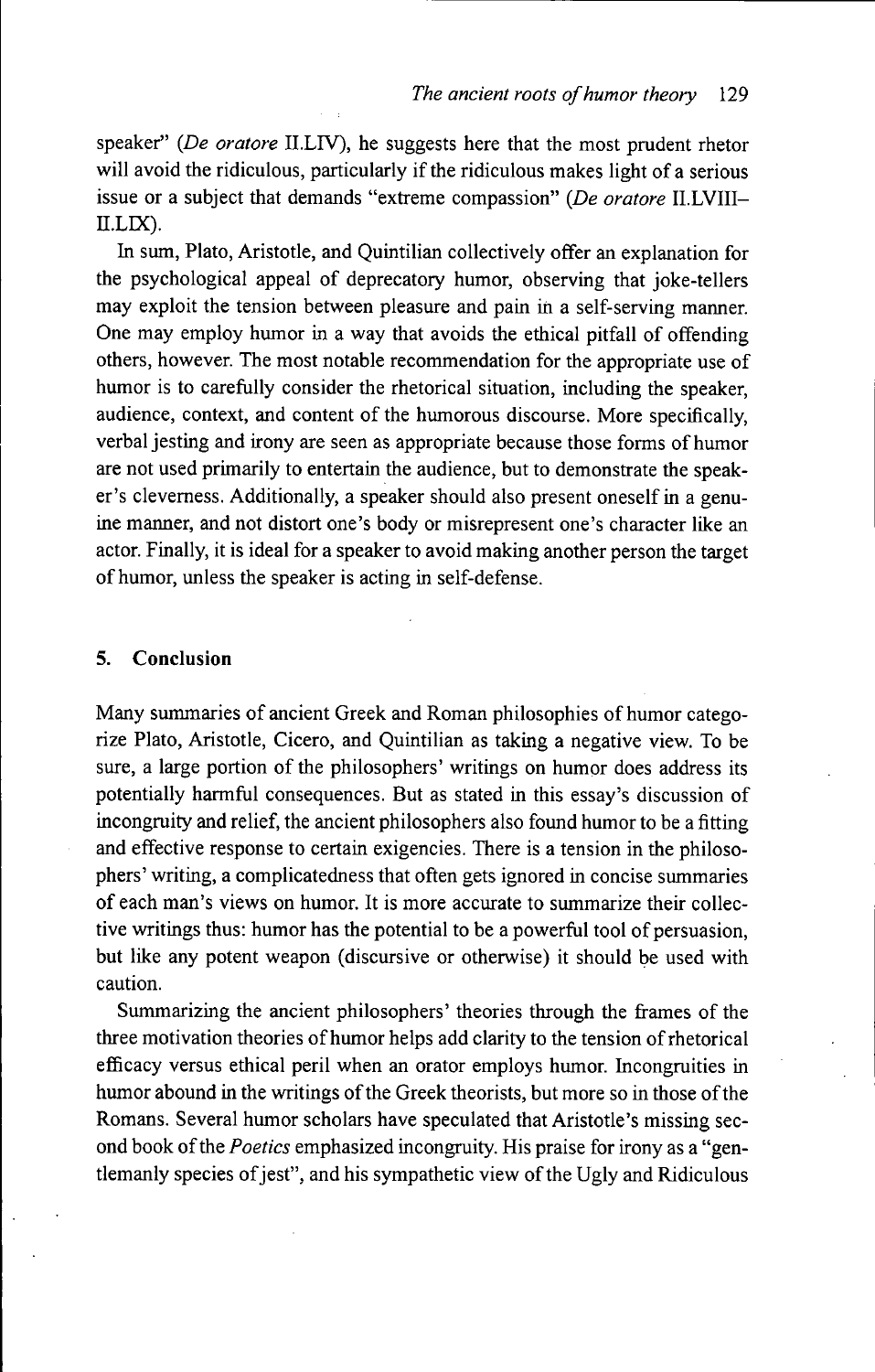also seem to gesture in the direction of praise for the clever presentation of incongruities. Cicero and Quintilian described irony, deceiyed expectation, and other incongruities in more detail, often associating them with amusement. Through their writings, we learn of many forms of incongruities: incongruities between what a speaker says and the speaker's character, between what a speaker says and what the speaker actually believes, or between what a speaker says and the gravity of the situation. Whether the incongruities are discursive, speaker-specific, or context-related, these forms of deceived expectation are widely considered intelligent and acceptable forms of humor.

Incongruous humor can be a fitting response to many rhetorical situations and humor that provides relief (to either a speaker or audience) may also be used to the speaker's benefit. In the *Philebus,* Plato describes the mechanism of relief theory, writing that the tension of contradictory emotions and subsequent resolution of that tension lead to feelings of pleasure. Quintilian translates this theory into advice for speakers, stating that humor can be used to cast out negative emotions, improving the disposition of the audience.

My intention with this essay is to encourage contemporary scholars to rethink not only our narrow conception of the ancient philosophers' views of humor, but also the segmented nature of our contemporary focus. Although I have discussed each theory separately, I have also noted multiple intersections between the motivational theories. Viewing each philosopher or each theory in isolation potentially limits our understanding of the broad range of responses to humorous texts and experiences. Superiority theory abounds in the writings of the ancient philosophers, but it is not the only lens through which they view humor. Modern humor scholars, too, need to muddy our own classifications and explore the connections among the motivational theories in greater depth, applying these interconnected theories to the discourse we examine. There is a potential for great scholarly growth if we stay true to our ancient roots.

*Nazareth College*

#### **Notes**

Correspondence address: LPerks3@naz.edu

1. Incongruity, relief, and superiority are widely accepted as the three main motivational theories. They sometimes go by different names (i.e. relief/release or incongruity/incongruityresolution). Scholars have also described variations on the theories. For a more nuanced description of several motivational theories of humor, see Keith-Spiegel (1972; 4-12).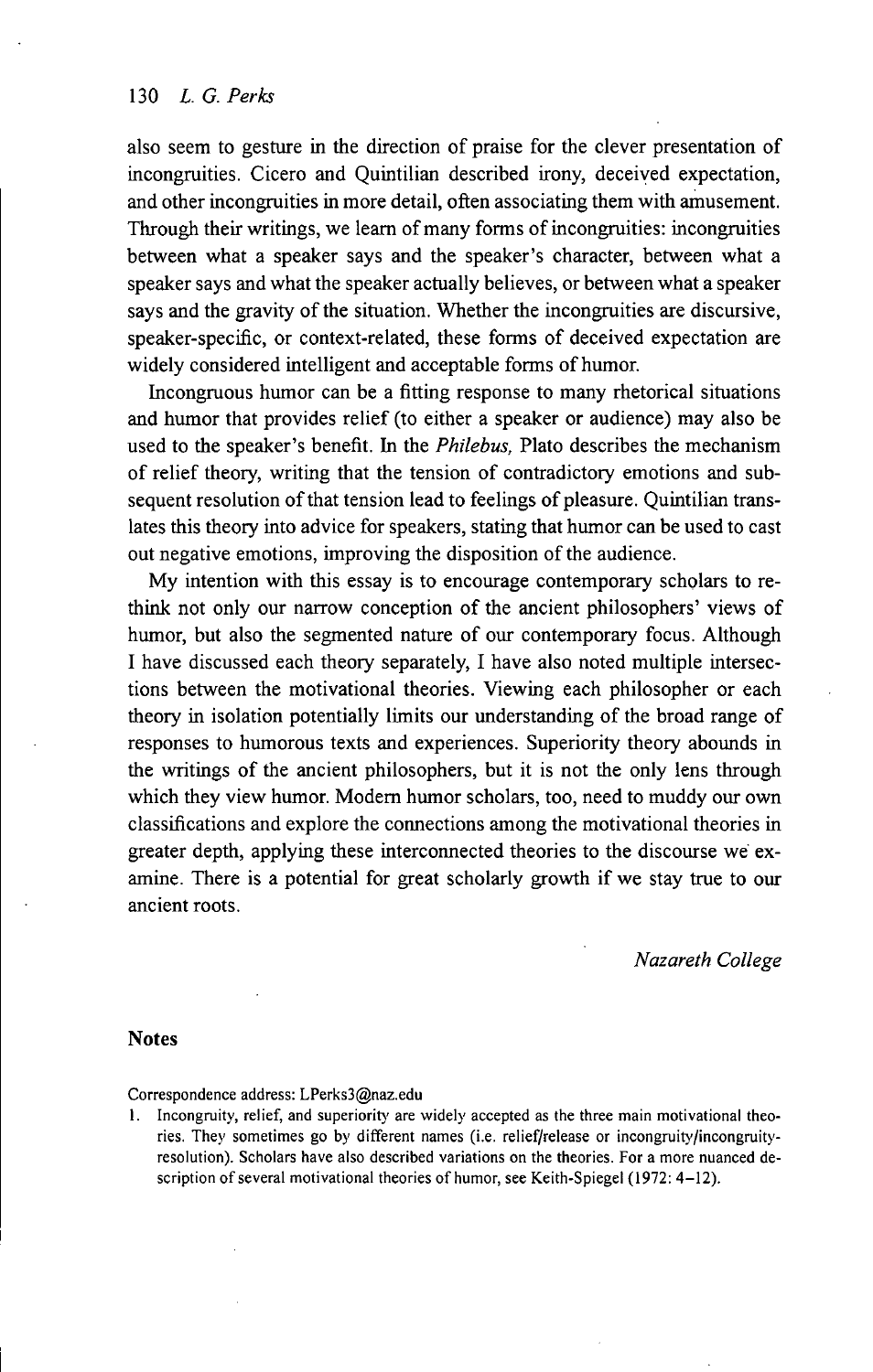- In this "fractured picture," Shelley summarizes Plato's musings on the distinction between humor and laughter, individual differences in humor appreciation, and contextual differences that can influence ethical evaluations of laughter.
- Cicero also discusses puns, or "plays on ambiguous words," which are unique because, like wit, they are suited to many speaking situations and demonstrate intelligence, but unlike wit, they are not very amusing (II.LXII).
- 4. Although Shelley does not explicitly state the connection between Plato and relief theory, he quotes extensively from the *Philebus,* noting that "Plato implies that laughter is good at least insofar as it restores the soul to a healthy condition by balancing out the ill feeling of malice" (2003: 354).

#### **References**

- Aristotle. 1984. *The rhetoric and the poetics of Aristotle.* Trans. W. Rhys Roberts and Ingram Bywater. New York: Random House.
- Attardo, Salvatore. 1994. *Linguistic theories of humor* New York: Walter de Gruyter.
- Berger, Peter L. 1997. *Redeeming laughter: The comic dimension of human experience.* New York: Walter de Gruyter.
- *Q'\\\\%,,M\c\\a.e\. Laughter and ridicule: Towards a social critique of humour* London: Sage.

Campbell, George. 1819. *The philosophy of rhetoric.* Edinburgh: Thomas Tumbull.

- Chapman, Antony J. & Hugh C. Foot (eds.). 1995. *Humor and laughter: Theory, research, and applications.* New Brunswick: Transaction.
- Cicero. 1970. *Cicero on oratory and orators.* Trans, and ed. John Selby Watson. Carbondale: Southem Illinois University Press.
- Cooper, Lane. 1922. *An Aristotelian theory of comedy with an adaptation of the Poetics and a translation of the 'Tractatus Coislinianus'.* New York: Harcourt, Brace and Company.
- Freud, Sigmund. 1960. *Jokes and Their Relation to the Unconscious.* Trans. James Strachey. New York: W. W. Norton and Company.
- Gilbert, Joanne R. 1997. Performing marginality: Comedy, identity, and cultural critique. Text and *Performance Quarterly* 17(4). 317-330.
- Herrick, Marvin T. 1949. The theory of the laughable in the sixteenth century. *The Quarterly Journal of Speech 35(1). l-\6.*
- Janko, Richard. 1984. *Aristotle on comedy: Towards a reconstruction of Poetics 11.* Berkeley: University' of California Press.
- Keith-Spiegel, Patricia. 1972. Early conceptions of humor: Varieties and issues. In Jeffrey H. Goldstein & Paul E. McGhee (eds.). *The Psychology of humor: Theoretical perspectives and empirical issues,* 4-39. New York: Academic Press.
- LaFave, Lawrence, Jay Haddad, & William A. Maesen. 1976. Superiority, enhanced selfesteem, and perceived incongruity humour theory. In Chapman, Tony and Hugh C. Foot (eds.). *Humour and laughter: Theory, research and applications,* 63-92. London: John Wiley and Sons.
- Lynch, Owen H. Humorous communication: Finding a place for humor in communication research. *Communication theory* 12(4). 423-445.
- Morreall, John. 1983. *Taking laughter seriously.* Albany: State University of New York Press.
- Plato. 1970. *Plato's Philebus.* Trans. R. Hackforth. Cambridge: Cambridge University Press.
- Plato. 1992. The *Republic.* Trans. G. M. A. Grube. Indianapolis: Hackett Publishing.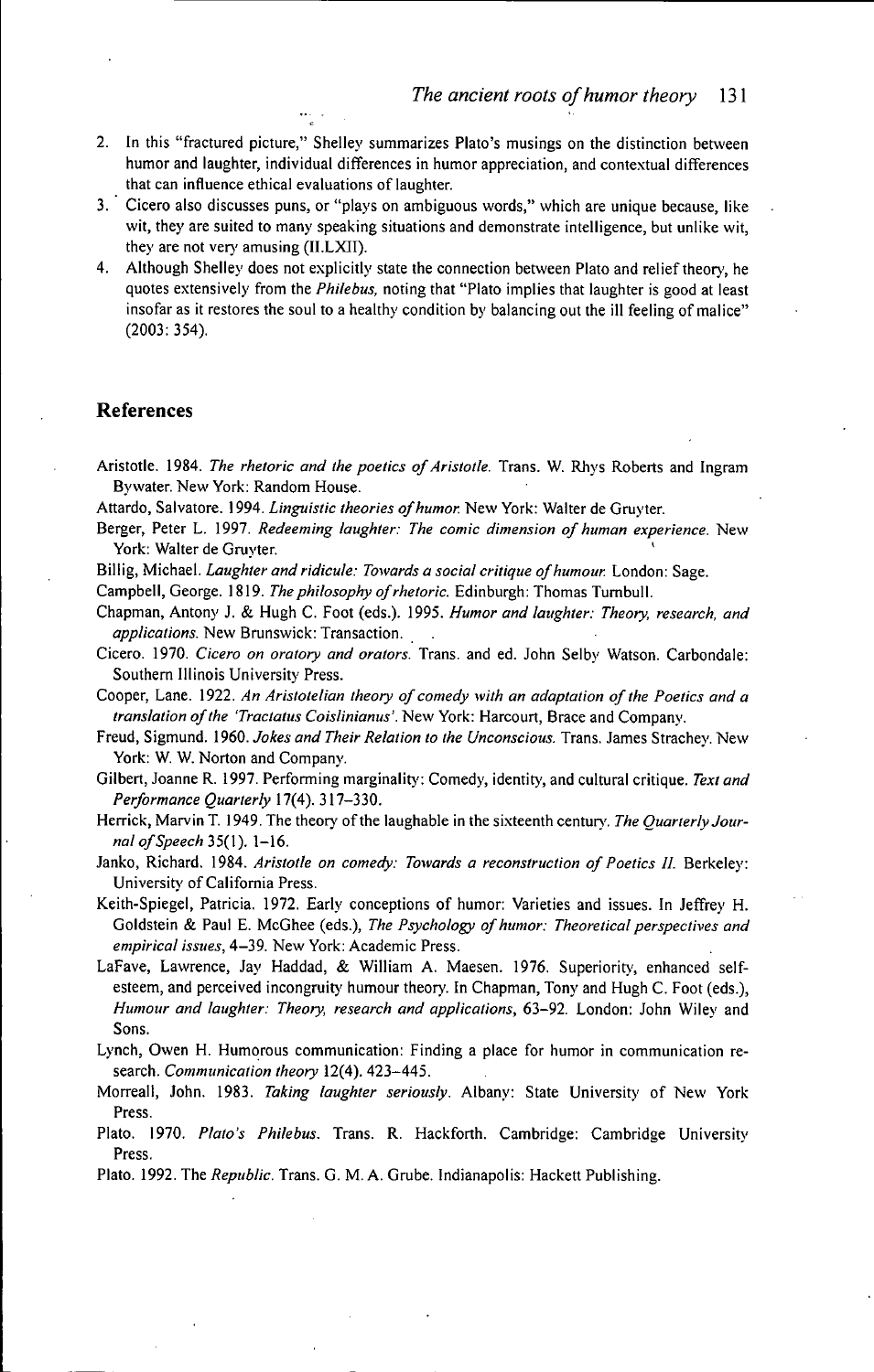Quintilian. 1891. *Institutes of oratory.* Trans. Rev. John Selby Watson. London: G. Bell and Sons. Raskin, Victor. 1985. *Semantic mechanisms of humor* (Synthese Language Library 24). Dordrecht:

- D. Reidel.
- Shelley, Cameron. 2003. Plato on the psychology of humor. *Humor: International journal of humor research* 16(4). 351-367.
- Volpe, Michael. 1976. The persuasive force of humor: Cicero's defense of Caelius. *Quarterly journal of speech* 63(3). 311-323.

Wicker, Frank W., William L. Barron III, & Amy C. Willis. 1980. Disparagement humor: Dispositions and resolutions. *Journal of personality and social psychology* 39(4). 701-709.